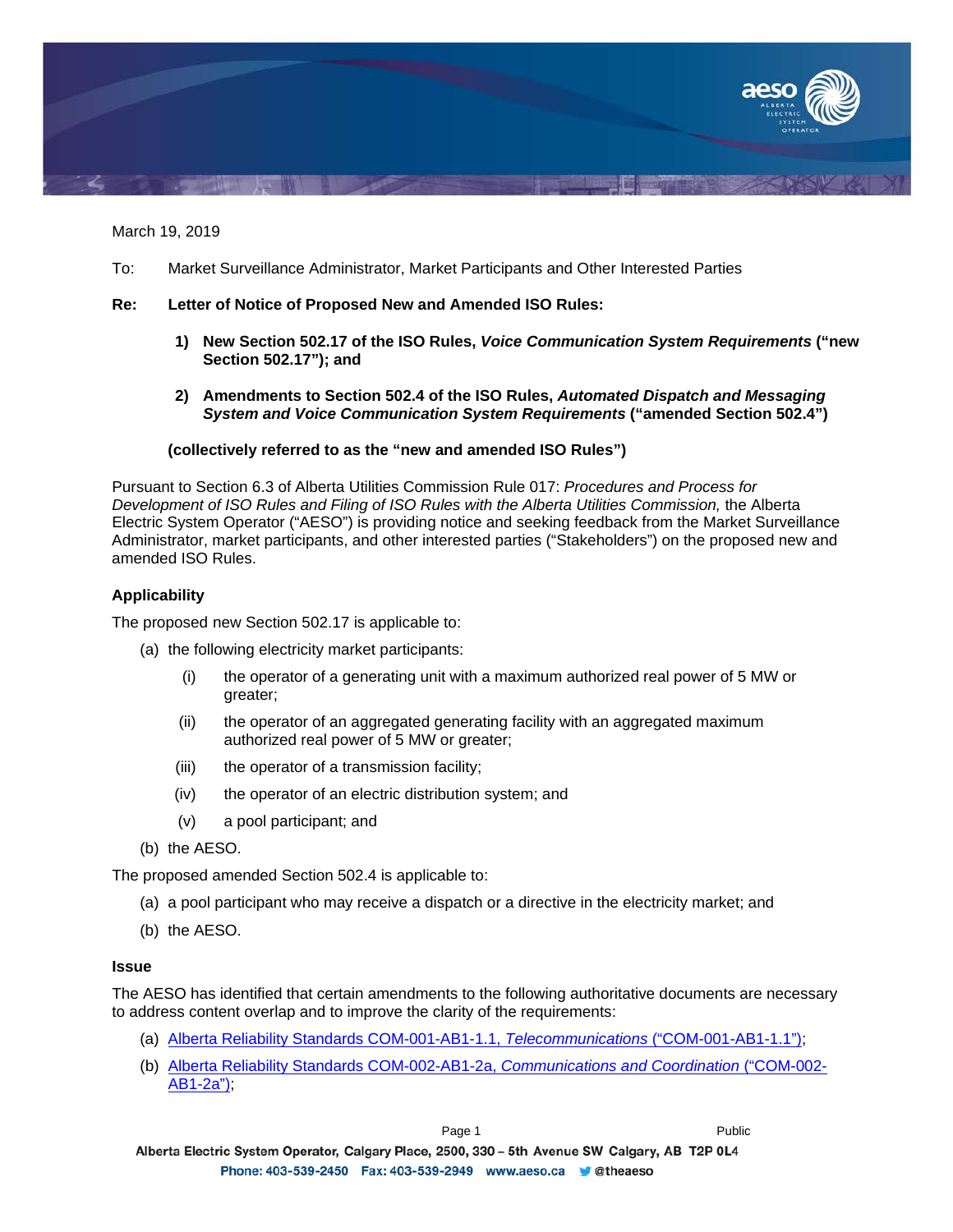

(c) Section 502.4 of the ISO Rules, *[Automated Dispatch and Messaging System and Voice](https://www.aeso.ca/assets/documents/Division-502-Section-502-4-Automated-Dispatch-March-27-2015.pdf)  [Communication System Requirements](https://www.aeso.ca/assets/documents/Division-502-Section-502-4-Automated-Dispatch-March-27-2015.pdf)* ("Section 502.4").

## **Background**

Existing Alberta reliability standards COM-001-AB1-1.1 and COM-002-AB1-2a were adopted in Alberta on October 1, 2013. The purpose of these reliability standards is to ensure the AESO and each operator of a transmission facility have adequate and reliable voice and message telecommunication facilities internally and with others for the exchange of interconnection and operating information necessary to maintain reliability.

Existing Section 502.4 prescribes the minimum Automated Dispatch and Messaging System and voice communication systems requirements for market participants with facilities in Alberta, other than those to which COM-001-AB1-1.1 and COM-002-AB1-2a apply.

The AESO has determined that greater clarity is required regarding the facilities to which COM-001-AB1- 1.1 and COM-002-AB1-2a are applicable, and to eliminate any potential overlap with existing Section 502.4.

Since the adoption of COM-001-AB1-1.1 and COM-002-AB1-2a in Alberta, the corresponding North American Electric Reliability Corporation ("NERC") standards have been revised<sup>[1](#page-1-0)</sup> resulting in a consolidation of the subject matter, an enhanced clarity in the wording of the requirements, and a significant shift in the focus and content of NERC COM-002-4, which now primarily addresses operations communication protocols rather than communications facilities.

The specific details of the consultation and amendments related to COM-001-AB1-1.1, COM-002-AB1-2a and proposed new COM-002-AB-4, *Operating Personnel Communication Protocols* ("COM-002-AB-4") can be found on the AESO website on the "Stakeholder engagement" page.

#### **Objectives**

 $\overline{a}$ 

The AESO intends to consult on and forward to the Alberta Utilities Commission ("Commission") retirement of existing COM-001-AB1-1.1 and COM-002-AB1-2a, and to consult on and file with the Commission amendments to the new and amended ISO rules at the same time. The purpose and objective of these amendments are as follows:

- Proposed amended Section 502.4: To be amended so as to retain the details related to Automated Dispatch and Messaging System requirements and accountabilities for electricity market participants and the AESO and to remove all voice communication requirements and accountabilities for electricity market participants and the AESO. Existing Section 502.4 *Automated Dispatch and Messaging System and Voice Communication System Requirements* will be renamed *Automated Dispatch and Messaging System*;
- Proposed new Section 502.17: To be drafted to combine all voice communication requirements and accountabilities for electricity market participants and the AESO from existing Section 502.4 and NERC COM-001-3 in a single document;
- Existing COM-001-AB1-1.1: To be retired as the requirements from the latest version of the NERC COM-001-3 will be addressed in proposed new Section 502.17;
- Existing COM-002-AB1-2a: To be retired and replaced with COM-002-AB-4 which focuses on reducing the possibility of miscommunications through requirements for predefined communication protocols; and
- Proposed new COM-002-AB-4: To be adopted to replace existing COM-002-AB1-2a which focuses on reducing the possibility of miscommunications through requirements for pre-defined communication protocols.

<span id="page-1-0"></span><sup>1</sup> The NERC reliability standards COM-001-2.1, *Communications* ("NERC COM-001-2.1"), and COM-002-4, *Operating Personnel Communications Protocols* ("NERC COM-002-4").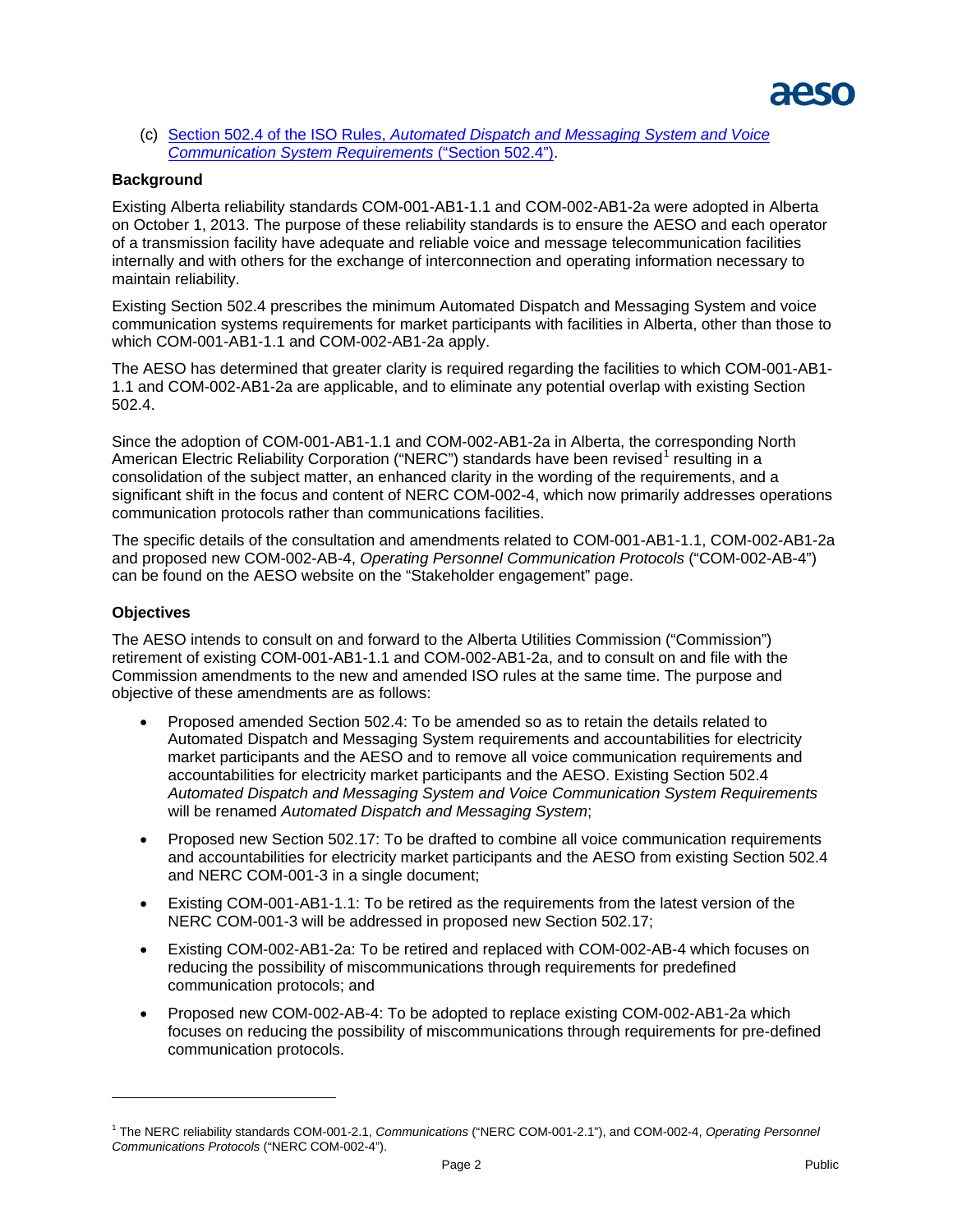

The specific details of the consultation related to the existing Alberta reliability standards COM-001-AB1- 1.1 and COM-002-AB1-2a can be found on the AESO website on the "Stakeholder engagement" page.

## **Previous Consultation**

On October 9, 2018, a Letter of Notice for Development of Proposed New and Amended ISO rules was issued to stakeholders requesting their feedback on the development of the proposed new Section 502.17 and amended Section 502.4.

On October 24, 2018, the AESO received comments from Stakeholders that indicated their intent to participate in the consultation on these ISO rules due to a concern that these ISO rules did not include a method for the AESO to grant waivers or variances.

Due in part to these comments, the AESO issued a Letter of Notice for Development of Proposed New [Waivers and Variance rule](https://www.aeso.ca/rules-standards-and-tariff/consultation/new/) and hosted a Stakeholder Consultation Session on February 4, 2019. The process of developing a new waivers and variances ISO rule is ongoing and, accordingly, the AESO does not intend to include a specific provision allowing for waivers and variances in these new and amended ISO rules.

## **Stakeholder Comments**

Stakeholders may submit written comments to the AESO using the *Stakeholder Comment Matrix – Draft Proposed ISO Rule*. The AESO will only consider written comments in finalizing the proposed new and amended ISO rules. Stakeholders should ensure that comments provided represent all interests within their organization. The scope of comments is limited to the proposed new and amended ISO rules. The AESO will not consider any comments that are outside of this scope.

The AESO has posted, on the [AESO website,](https://www.aeso.ca/rules-standards-and-tariff/consultation/new-section-502-17-of-the-iso-rules-and/) any data, analyses, or other material that the AESO considers to be relevant to the development of the draft proposed new and amended ISO rules.

The deadline for Stakeholders to provide comments is **April 3, 2019**, to [rules\\_comments@aeso.ca.](mailto:rules_comments@aeso.ca) Adherence to deadlines is essential to the integrity of the comment process, and as such, the AESO may choose not to consider any Stakeholder comments received after the deadline.

The AESO will publish all Stakeholder comments, received by the deadline, and the AESO's responses on the AESO website on April 18, 2019.

If no comments are received by the AESO regarding the draft proposed new and amended ISO rules, the AESO will proceed to apply to the Commission for approval of new and amended ISO rules pursuant to AUC Rule 017, Section 7.1.

#### **Related Materials**

- 1. [Copy o](https://www.aeso.ca/assets/Uploads/Section-502.17-Voice-Communications-System-Requirements.pdf)f the draft proposed new Section 502.17;
- 2. *Stakeholder [Comment Matrix](https://www.aeso.ca/assets/Uploads/Stakeholder-Comment-Matrix-Draft-new-ISO-rule-502.17-Stage-2.docx)* for the draft proposed new Section 502.17;
- 3. [Blackline](https://www.aeso.ca/assets/Uploads/502.4-Automated-Dispatch-and-Messaging-System-Blackline-.pdf) and [clean](https://www.aeso.ca/assets/Uploads/502.4-Automated-Dispatch-and-Messaging-System.pdf) copies of the draft proposed amended Section 502.4; and
- 4. *Stakeholder [Comment Matrix](https://www.aeso.ca/assets/Uploads/Stakeholder-Comment-Matrix-Draft-amended-502.4-Rule-Stage-2.docx)* for the draft proposed amended Section 502.4.